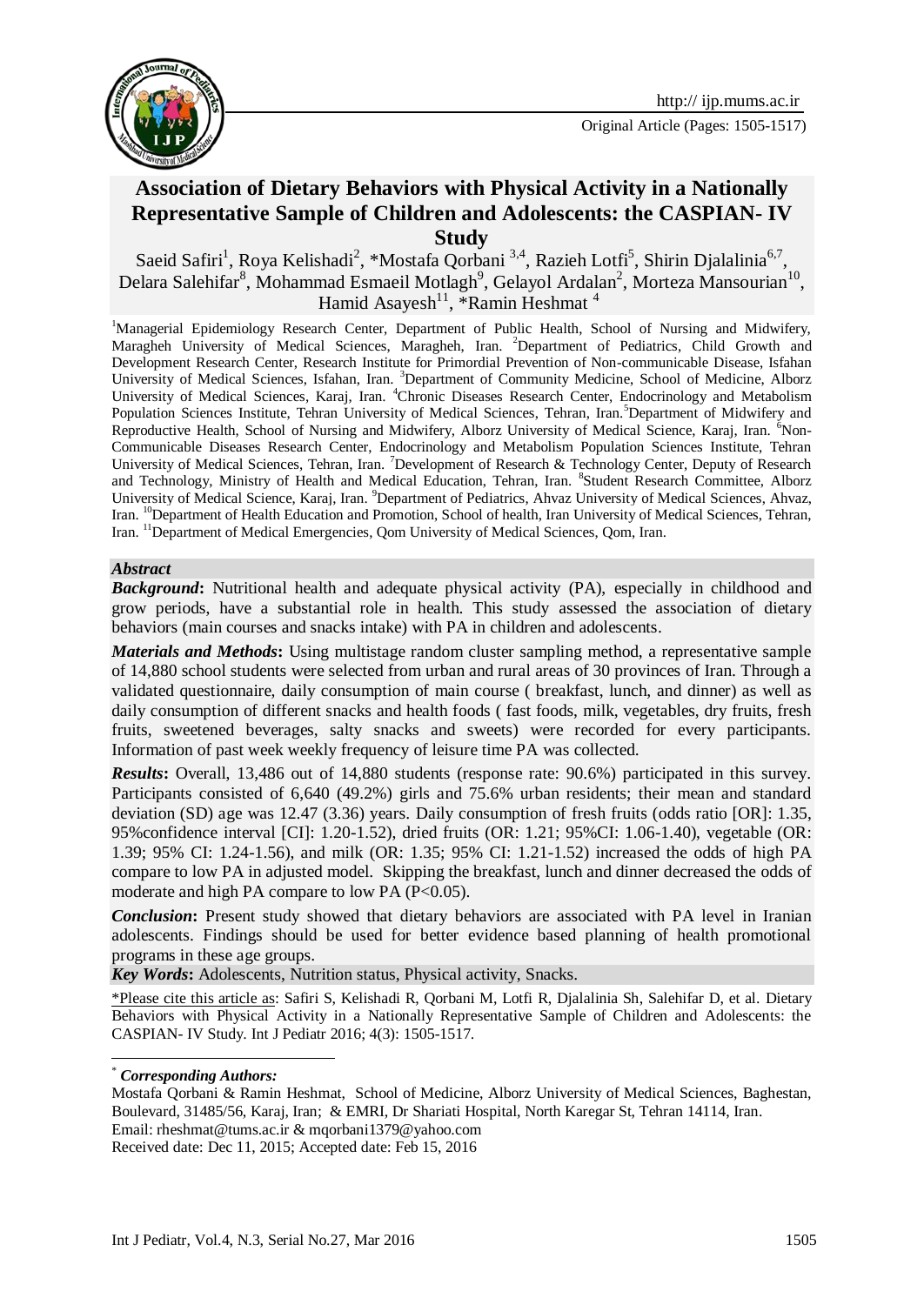# **1- INTRODUCTION**

It is well known that healthy eating and regular physical activity (PA) play a substantial role in preventing chronic diseases, including cardiovascular disease, cancer, and stroke, the three leading causes of death among adults aged 18 years and more [\(1,](#page-7-0) [2\)](#page-7-1). Adolescence is a period that the need for food increases and tendency to PA decreases [\(3\)](#page-7-2) and also dietary habits, PA and some anthropometric characteristics track to adulthood [\(4\)](#page-7-3). In the past two decades, PA has decreased during both childhood and adolescence [\(5\)](#page-7-4). Over-weight and obesity in most individuals result from excessive energy consumption and/or inadequate PA [\(6\)](#page-7-5).

Dietary and PA behaviors of children and adolescents are influenced by many diverse factors, including; genetic and personal, cultural, socioeconomic, and environmental [\(2\)](#page-7-1). Notable from these is consumption of the main courses especially breakfast [\(7-9\)](#page-7-6).

Breakfast is often considered to be the most important meal of the day and skipping breakfast is related to overweight and obesity [\(10\)](#page-7-7). Evidence suggests that breakfast consumption may improve cognitive function related to memory, test grades, and school attendance [\(11\)](#page-7-8). Systematic review of observational studies found that breakfast consumption was associated with a reduced risk of obesity and a reduced body mass index (BMI) in children and adolescents [\(9\)](#page-7-9). Skipping breakfast leads to the consumption of the more high-fat snacks later in the day [\(7\)](#page-7-6). However not all studies associated breakfast skipping with overweight [\(12\)](#page-7-10). A review study concluded that they who ate more frequently had a higher total energy intake, but were less likely to be overweight than those who skip breakfast [\(7\)](#page-7-6). It seems that breakfast intake may not solely influence body weight via energy intake, but also through balancing in calorie expenditure. Those who have unhealthy diet and skip breakfast may also do little PA. One reason for this can be in regard to lethargy and apathy due to skipping breakfast or main course food that could have an effect on tendency to PA through the day.

Some studies suggest that PA appears to play an important role in other lifestyle related behaviors, with active adolescent more likely to engage in healthy dietary behavior than their inactive peers [\(3\)](#page-7-2). Considering the importance of problem, there is an evident gap in practical knowledge and conducted studies in Iran. This study aimed to investigate the association of dietary behaviors (main courses and snacks intake) with PA in children and adolescents.

## **2- MATERIALS AND METHODS**

Present study has been extracted from the results of fourth national survey of "Childhood and Adolescence Surveillance and Prevention of Adult Noncommunicable Disease" (CASPIAN-IV, 2011-2012). Methodological protocols and overall views have been described before [\(5\)](#page-7-4), and here we only point to essentials in brief.

## **2-1. Sampling**

To assess the association of main courses and snacks intake of Iranian children and adolescents with their PA, data of 13,486 students aged 6-18 years who were selected through multistage, cluster sampling method from rural and urban areas of the of 30 provinces of Iran were analyzed. The information bank of Ministry of Education considered as the base of stratification of schools then target schools were selected randomly.

## **2-2. Data gathering**

With participation of trained teams of expert health care providers all processes of examinations and inquiry follow under standard protocols of World Health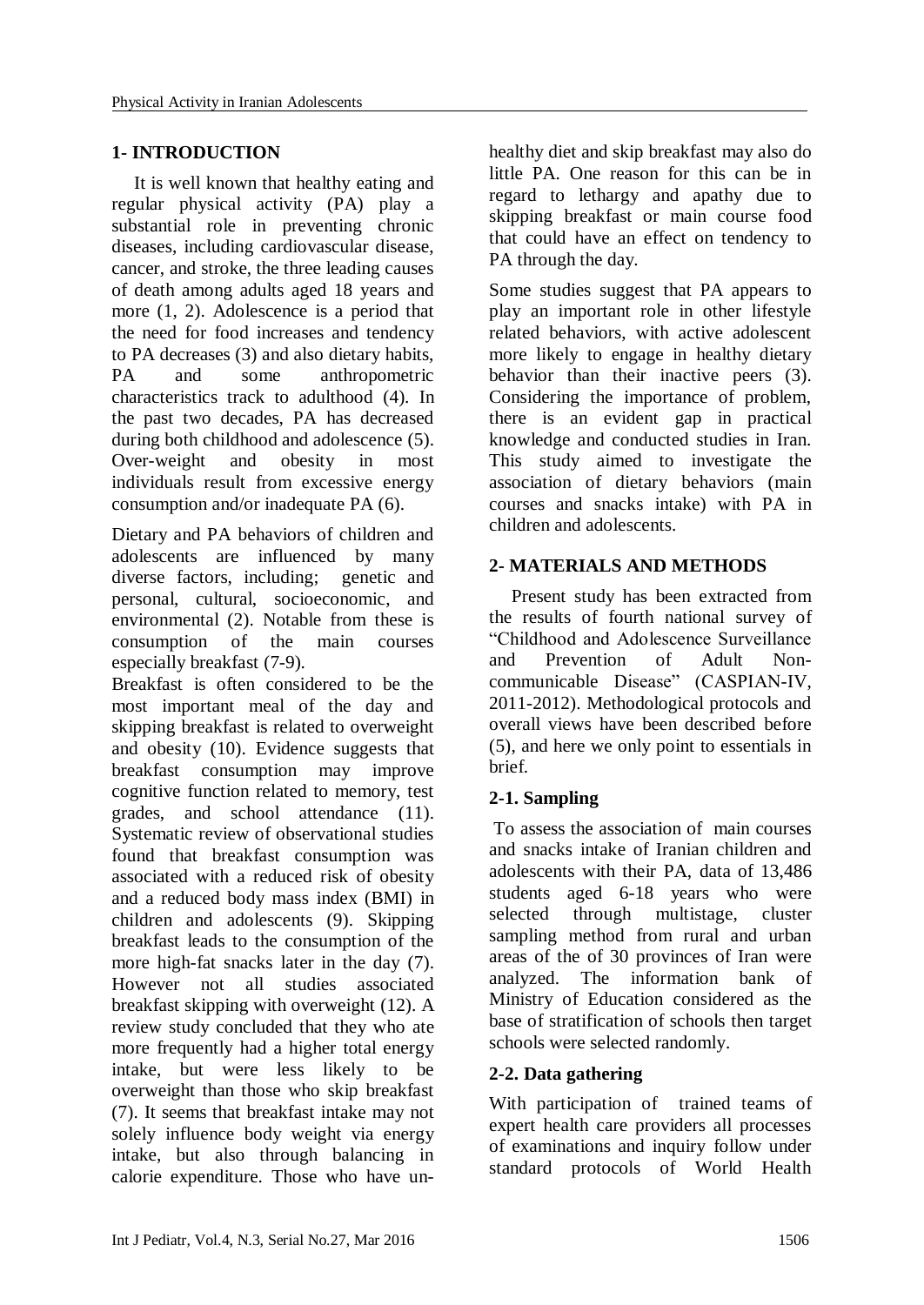Organization-global school-based student health survey [\(13,](#page-7-11) [14\)](#page-7-12). Reliable and validated questionnaires were completed for all of participants. The score of content validity of questionnaire was 0.75. Cronbach's alpha coefficient of the whole questionnaires was 0.97, and the Pearson correlation coefficient of the test-retest phase was 0.94 which confirmed reliability of questionnaires. Aim to assess to the highest data quality in multi-center data gathering, all of different processes of quality assurance were exactly supervised by Data and Safety Monitoring Board (DSMB)[\(5\)](#page-7-4).

## **2-3. Definition of terms**

## **2-3-1. Demographic information**

Through an interview with parents or child, demographic information, including; age, gender, residence area, family based characteristics, parental level of education, possessing a family private car , type of home and, etc. asked from all participants. Some complementary information on screen time, PA was also questioned.

## **2-3-2. Physical activity**

Through a validated questionnaire, information of past week weekly frequency of leisure time PA outside the school was collected [\(15\)](#page-7-13). Having PA considered as at least 30 minutes duration of exercises per day which was led to heavy sweating or large increases in breathing or heart rate. Based on this provided definition, participants described their weekly PA habits through three available response choices as follow; none, 1-2 days, 3-6 days, and every day. For statistical analysis, each weekly frequency categorized into three groups; less than two times per week (Low), two to four times a week (Moderate) and more than 4 times a week (High)[\(16\)](#page-7-14).

## **2-3-3. Main courses and snacks intake**

Daily consumption of main course including; breakfast, lunch, and dinner as well as daily consumption of different snacks including; fast foods, milk, vegetables, dry fruits, fresh fruits, sweetened beverages, salty snacks and sweets were recorded for every participants. Foods with high nutritional value including fresh fruits, dried fruits, vegetables and milk components were considered as healthy-food and foods with a high content of sugar, salt, saturated fats and trans-fats and low content of nutrients were placed in the junk food groups. Accordingly, junk food was categorized into four groups, including salty snacks (chips, cheese curls, popcorn, and pretzels), sweets (biscuits, cookies, cakes, chocolate, and candies), sweetened beverages (soda, soft drinks), and fast foods (hot dogs, hamburgers, cheeseburgers, fried chicken, and pizza) [\(17\)](#page-7-15). Main course (breakfast, lunch, and dinner) frequency was categorized as skippers (eating 0-2 days/week), and nonskippers (eating breakfast 3-7 days/week).

## **2-3-4. Socio-economic status (SES)**

The method and variables, which was used for calculating SES was approved previously in the progress in the International Reading Literacy Study (PIRLS) [\(18\)](#page-8-0). In this study, in order to construct socioeconomic using principle component analysis (PCA) variables including parents' education, parents' job, possessing private car, school type (public/private), type of home (private/rented) and having personal computer in home were summarized in one main component. Using 25% and 75% percentiles, students were categorized into low, intermediate and high socioeconomic status.

#### **2-3-5. Anthropometric measurements**

A team of trained health care professionals and physicians conducted the physical examination under standard protocols by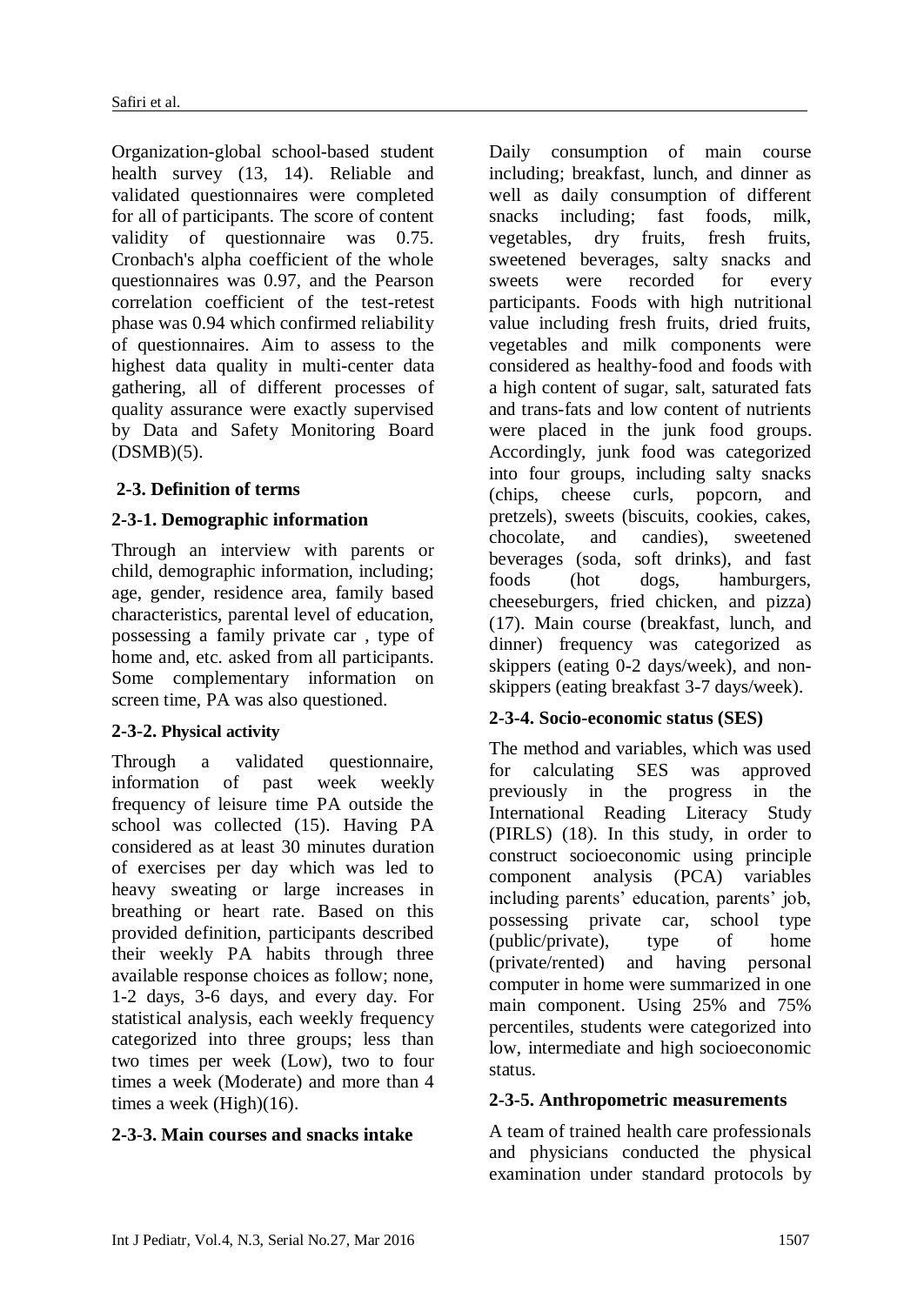using calibrated instruments. The weight measured in light clothing to the nearest 0.1 kg on a SECA digital weighing scale (SECA, Germany). Height was measured without shoes to the nearest 0.1 cm while the students were standing and the shoulders were in normal position. Body mass index was calculated as weight (kg) divided by height squared (m2) [\(14,](#page-7-12) [19\)](#page-8-1).

Waist circumference (WC) was measured by a no elastic tape to the nearest 0.2 cm at the end of expiration at the midpoint between the top of iliac crest and the lowest rib in standing position. We used the WHO growth curves to define BMI categories, i.e., underweight as age and sex-specific BMI  $< 5<sup>th</sup>$ , over-weight as sexspecific BMI  $85^{th}$ -95<sup>th</sup>, and obesity as sexspecific BMI $>95<sup>th</sup>$ . Abdominal obesity was considered as WC to height ratio more than 0.5 [\(5,](#page-7-4) [19,](#page-8-1) [20\)](#page-8-2).

## **2-3-6. Screen Time (ST)**

To assess the ST behaviors, the average number of hours per day that participants spent watching television or Video CDs (TV/VCDs), personal computer (PC), or electronic games (EG) asked, and then the total cumulative spent time for ST was estimated. Information recorded separately for week days and weekends. The analysis of correlates of ST, according to the international ST recommendations, ST was categorized into two groups; less than 2 hours per day (Low) , and 2 hours per day or more (High) [\(21,](#page-8-3) [22\)](#page-8-4).

## **2-3-7. Ethical considerations**

The study protocol was reviewed and approved by Ethics Committees of Isfahan and Tehran University of Medical Sciences. Participation in study was voluntary. After compete explaining the study aims and protocols, written consent from students and verbal assent were obtained from parents.

# **2-3-8. Statistical analysis**

Continuous and categorical variables are expressed as mean (standard deviation) and number (percentage) respectively. Association of continuous variables across PA was assessed using one way ANOVA test. Associations of snack and meal consumption according to PA were assessed using Chi- square test. Multinominal logistic regression was used to assess the association of snack and meal consumption as independent variables with PA (dependent variable). These associations were assessed in three different modeling approaches; without adjusting (crude models), adjusting for age, gender, living area, ST and SES, and additionally adjusting for BMI.

Statistical measures were assessed using survey data analysis methods in the Stata version 11.1 (Stata Corporation, College Station, TX, USA). P<0.05 was considered as statistically significant.

# **3- RESULTS**

Through present study, 13,486 participants (50.8%, boys) out of total 14,880 selected students invited completed all required data of study (participation rate: 90.6%).The average age was 12.47  $\pm 3.36$  years, without any significant difference between girls and boys. Regarding the resident area 75.6% of participants were to urban areas. Characteristics of participants according to the PA categories have been shown in (Table.1). Anthropometric measures including; height, weight, BMI and WC were significantly higher in low PA category (P< $0.05$ ). In 6-10 and 10-14 age ranges, most of children and adolescents had moderate PA. In 14-18 age group significantly majority of participants had low PA  $(P<0.05)$ . There was also a significant difference between the levels of PA in two genders; so the boys significantly had more PA than the girls. They mostly had moderate (% 35.62) or high (% 35.62) levels of PA, whereas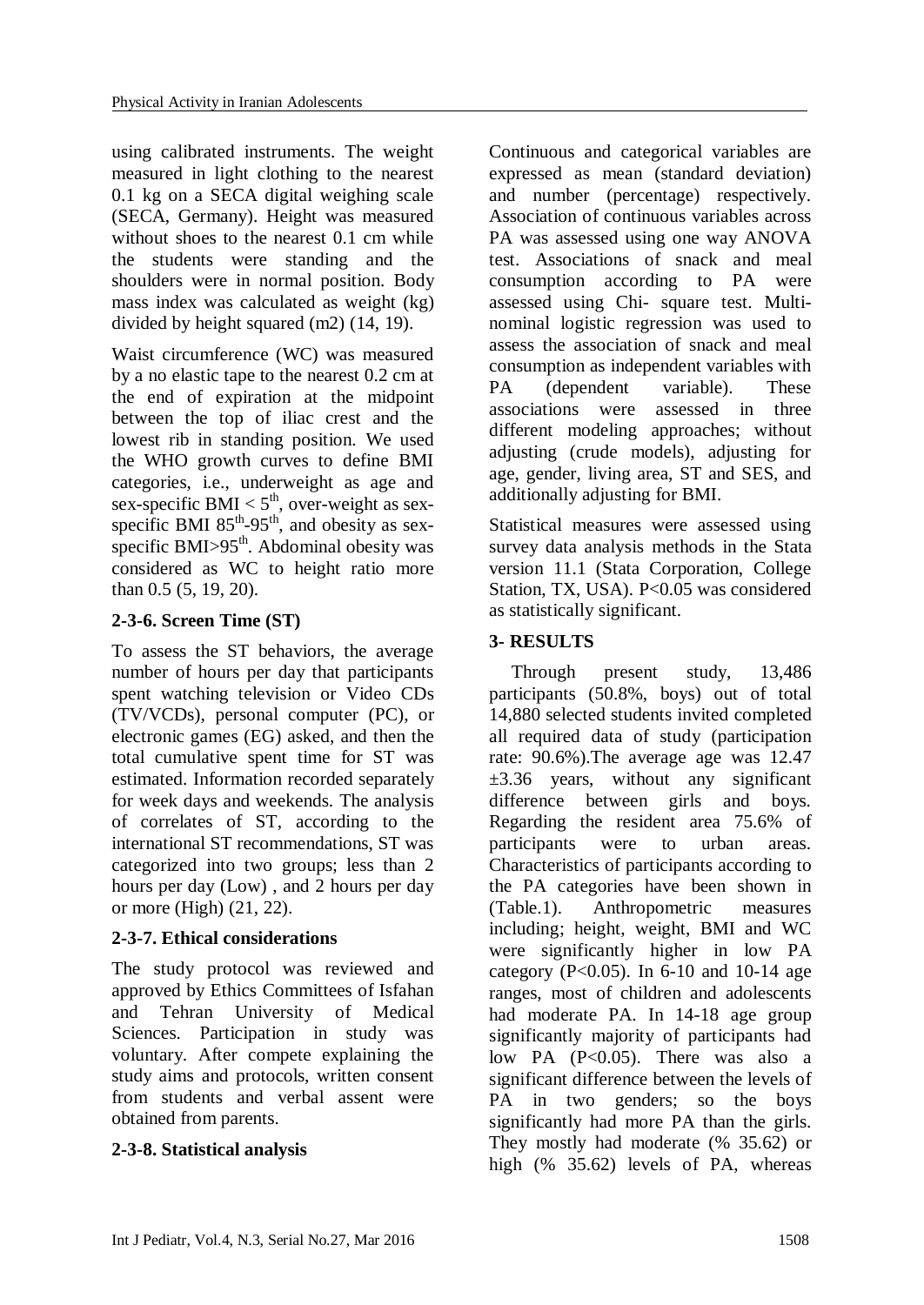39.61% of girls had low PA  $(P<0.05)$ . There was no significant association between living area, ST, weight status, abdominal obesity, SES and PA categories. Analysis of independent variables showed that; daily consumption of fresh fruits, vegetables, and milk have significantly higher in the boys with high PA groups (P<0.05). Consumption of milk had a significant difference between nondaily and daily consumption groups. The girls with daily consumption of milk mostly (39.39%) had moderate PA whereas in non-daily consumption group 44.24% had low PA  $(P<0.05)$ . Frequency of snack and meal consumption according to PA and gender, have been presented in (Table.2).

Results showed the boys had a significant difference in PA, between who were categorized in non-skipper/ skipper breakfast intake. Most of non-skippers (37%) had high PA whereas most of skippers were in low PA group (34.85%), (P<0.05). In the girls, for both categories of non-skipper/ skipper breakfast intake, most of participants, respectively with 39.54% and 35.15%, had moderate PA  $(P<0.05)$ .

Regarding the lunch intake; 36.71% of non-skippers boys had high PA whereas 43.03% of skippers were in low PA category (P<0.05). In non-skippers girls 38.53% had moderate PA and from skippers  $51.91\%$  had low PA (P<0.05).

Dinner intake had also significant difference between non-skippers and skippers in two gender  $(P<0.001)$ . It was estimated that 36.1% of non-skipper boys had moderate PA while 35.93% of skippers were in low group of PA. In the girls, these were 38.62% and 47.21respectively in moderate and low categories of PA.

Results of multi-nominal logistic regression model are presented in (Table.3). Daily consumption of sweet decreased the odds of moderate PA compare to low PA in crude [Odds ratio (OR): 0.89 (95% Confidence interval, CI: 0.81-0.98)] and adjusted model [OR: 0.90 (95%CI: 0.81-0.99)] (P<0.05). Similarly, daily salty snack consumption decreased the odds of moderate PA compare to low PA (P<0.05). For intake of main courses of lunch and dinner in the same manner children and adolescents with low intake, had decreased odds of moderate PA compare to low PA  $(P<0.05)$ ; whereas, intake of vegetable, milk had follow inverse patterns  $(P<0.05)$ .

Daily consumption of fresh fruits (OR: 1.35, 95%CI: 1.20-1.52), dried fruits (OR: 1.21; 95%CI: 1.06-1.40), vegetable (OR: 1.39; 95% CI: 1.24-1.56), and milk (OR: 1.35; 95% CI: 1.21-1.52) increased the odds of high PA compare to low PA in adjusted model. At the same comparison, skipping the breakfast, lunch and dinner decreased the odds of moderate and high PA compare to low PA (P<0.05).

# **4- DISCUSSION**

This study determined the association of dietary behaviors (main courses and snacks intake) with PA in children and adolescents as a part of a larger study entitled the CASPIAN- IV. There are few studies that have considered dietary behaviors (main courses and snacks intake) related to PA.

The results suggest that dietary behaviors are associated with PA level in Iranian adolescents. Indeed PA levels had significant relationships with the frequency of consumption of all food groups except for sugar-sweetened beverages (SSBs) and fast foods. Our finding is consistent with other studies, showing that less frequent breakfast consumption was significantly associated with lower PA [\(3,](#page-7-2) [10\)](#page-7-7). However, there was a significant difference between the levels of PA in two genders; boy significantly had more PA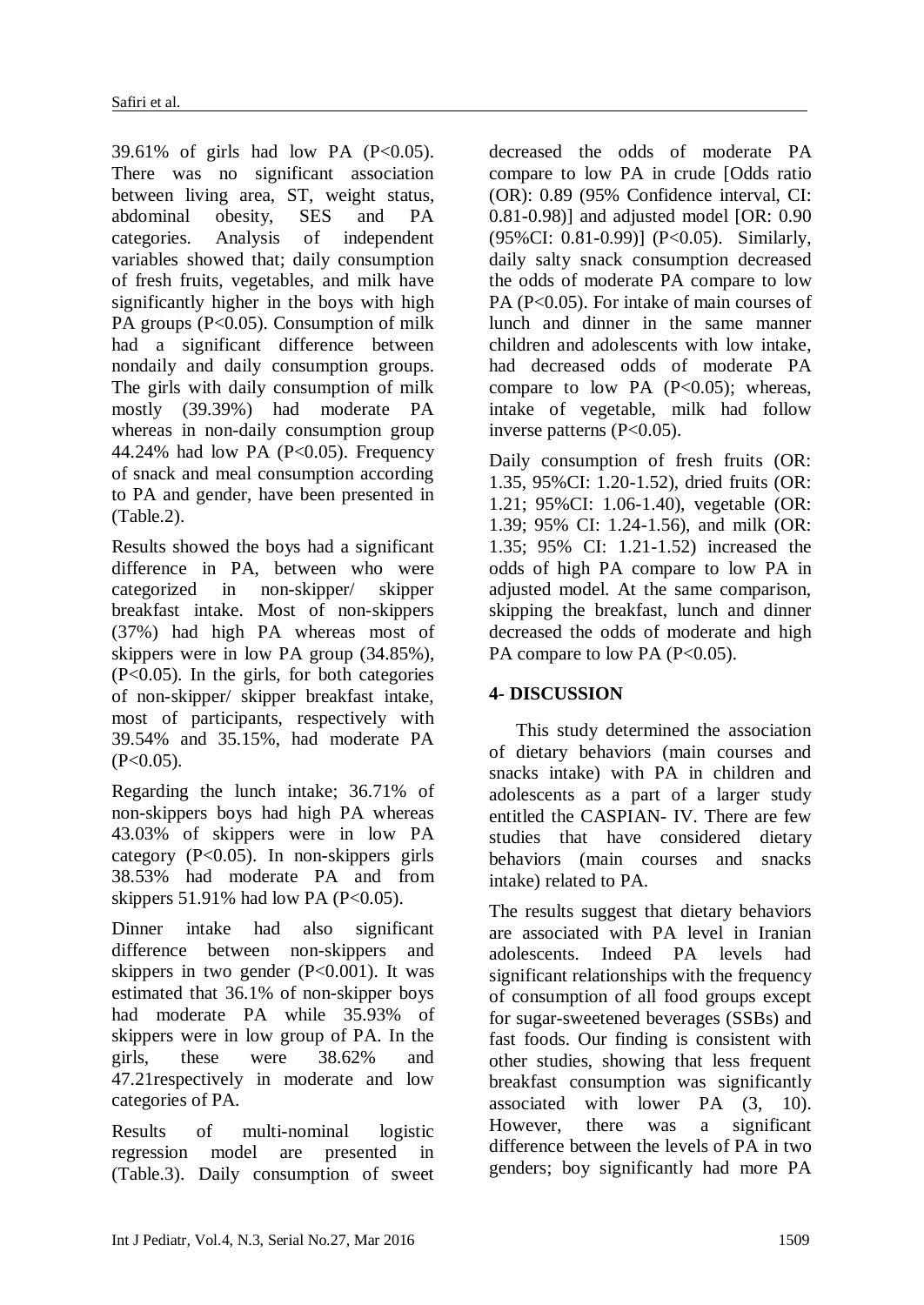than girls especially in high activities. It is supported by previous studies that male adolescents were significantly more active than females even in different cultures [\(3,](#page-7-2) [23\)](#page-8-5). Female gender is the most contributing factors to low level of PA in adolescents in Iran [\(24\)](#page-8-6), and it seems that environmental issues can influence on girls more than boys by limiting their activity in community due to cultural factors. So, low levels of PA is a great concern because of the relationship between inactivity with increased cardiovascular and metabolic risk factors in adolescents [\(2\)](#page-7-1).

As many researchers suggested, there are interactions between the level of PA and dietary habits[\(19,](#page-8-1) [25\)](#page-8-7). Daily consumption of fresh fruits, vegetables, and milk was significantly higher in boys with high PA groups. This is consistent with other studies showing association of healthy diet and PA in adolescents [\(3,](#page-7-2) [10,](#page-7-7) [23\)](#page-8-5), but contrary with Klesges et al., which showed a negative relationship between milk consumption and PA [\(26\)](#page-8-8). Because of the importance of daily consumption of dairy products, fruits and vegetables and its adverse association with obesity[\(19\)](#page-8-1), it needs more attention to promote healthy lifestyle of adolescents especially girls. The present study showed a positive relationship between daily consumption of milk, vegetables, fresh and dried fruits, and PA among girls.

It is argued that skipping breakfast is related to over-weight and obesity in adolescents [\(9\)](#page-7-9). We also found that consumption of the main courses was associated with increased activity in both boys and girls. This is consistent with the study of Arora et al., and Duncan et al., that showed that the most active adolescents had generally healthier dietary habits than the inactive adolescents [\(3,](#page-7-2) [10\)](#page-7-7). Although in a study there were no associations between breakfast eating and PA in boys, but for girls, less frequent breakfast consumption was significantly associated with lower PA[\(7\)](#page-7-6).

Consumption of sweet was related to the level of PA in the girls and consumption of salty snack was related to PA in the boys. In general intake of daily snack in high in Iranian adolescents [\(19\)](#page-8-1) and this may be related to increased time the children spend on screen such as television or games. Public health should be combat to unhealthy diet in community from childhood to achieve more efficacy [\(19\)](#page-8-1). National control of advertisement in media may help to prevent high desire to eat junk food. The prevalence of over-weight and obesity among breakfast skippers were higher than non-skippers counterparts [\(8\)](#page-7-16). Our study revealed that most active boys were non skipper of breakfast intake, but in the girls for both categories of nonskipper/ skipper breakfast intake, most of the participants had moderate PA. This result is supported by another study that showed breakfast consumption was associated with greater PA for boys [\(10\)](#page-7-7). Education in term of importance of breakfast eating is a desirable matter and should be implemented for children, adolescents and their parents to promote healthier behavior. Also providing healthy festivals in schools especially in female schools to persuade children may work. Recommendations for the introduction of school breakfast programs are suggested to formation healthy habits.

As the other studies documented [\(3,](#page-7-2) [27\)](#page-8-9), over-weight and obesity were related to lower PA in the present study. Anthropometric measures including; BMI and WC were significantly higher in low PA category, too. In term of lunch intake, there was significant difference between skipper / non skippers boys about PA. Lunch non-skipper boys had, more high physical activity compare to skippers. In both genders, dinner non skippers had more PA compare to skippers. Adolescence may be an important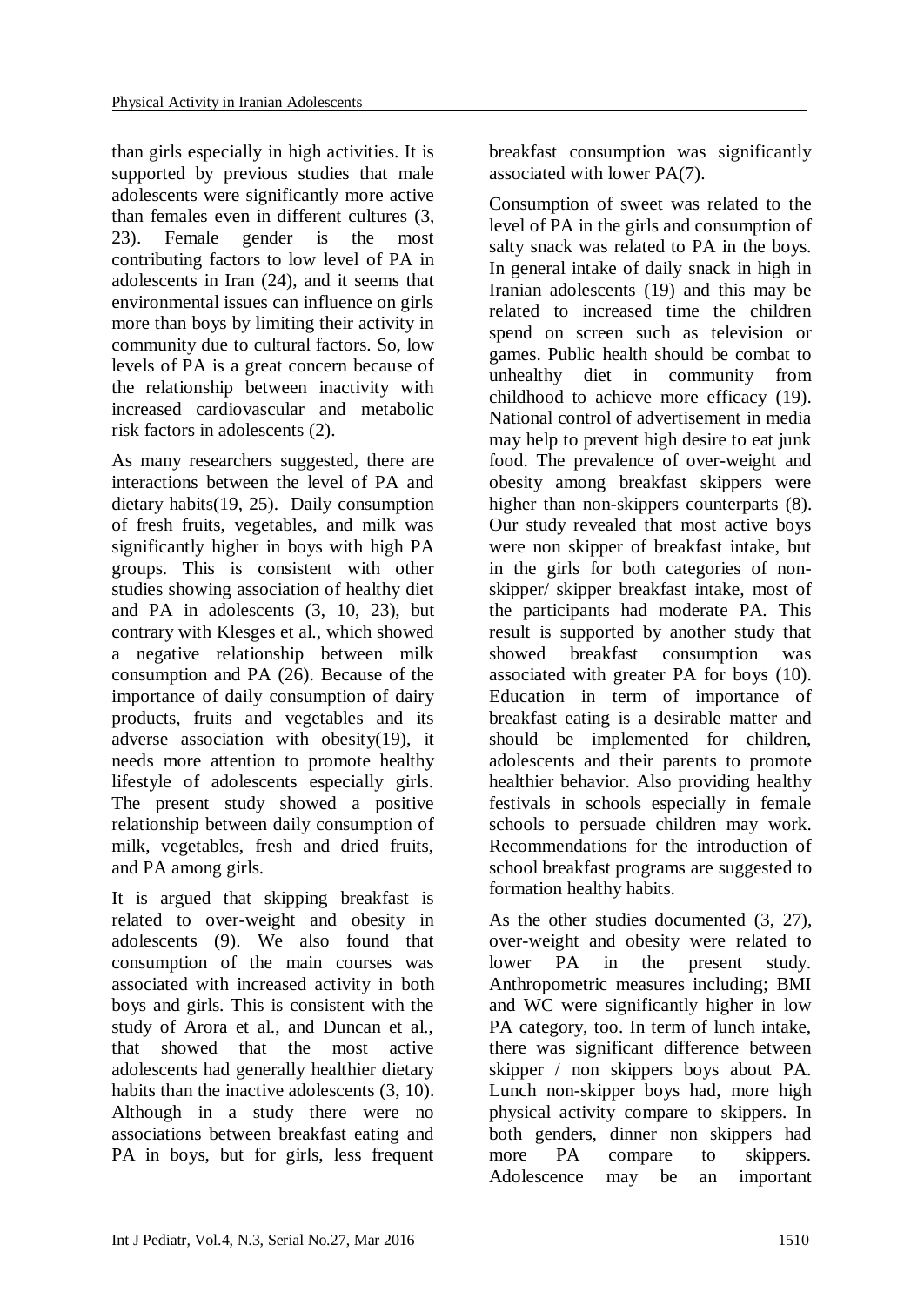occasion to fix health related behaviors and habits. In general, the most active adolescents had healthier dietary behaviors than those with moderate and low PA levels, except for the consumption of fast foods and sweetened beverages. The availability of these products may be a reason for more consumption. However, TV advertisements may lead to more consumption of these foods even in those with lower level of PA.

For intake of main courses of lunch and dinner, children and adolescents with moderate PA had low intake than participants with low, whereas intake of vegetable and milk had follow inverse patterns. Overall, we found a reverse relation between level of PA and daily consumption of salty snack and sweet in adolescents. The more PA was association with less harmful productions and more consumption of fresh fruit, dried fruits, vegetables and milk. These results are consistent with results of other researchers, that found that exercise was positively correlated with fruit, vegetable and cereal intake in both genders [\(23,](#page-8-5) [25\)](#page-8-7).

## **5-1. Strengths**

High number of sample size and participating adolescents from across the country can be considered the strength of the present study.

## **5-2. Limitation**

The main limitation of present study was cross-sectional nature of study, which precludes the casual inference. In addition the potential recall bias of dietary intakes due to the retrospective data collection might occur. However, to the best of our knowledge, this is the first study in the Middle East and North Africa region (MENA) to evaluate association of main course and snacks intake with PA in a large representative sample of Iranian children and adolescents.

## **6- CONCLUSION**

Present study showed that dietary behaviors are associated with PA level in Iranian adolescents. Indeed PA levels had significant relationships with the frequency of consumption of all food groups except for sweetened beverages and fast foods. Future population levels interventions are needed focusing on nutritional health and PA in the population of children and adolescents. Considering the features of the present study, finding should be used for better evidence based planning of health promotional programs in these age groups.

## **7- ABBREVIATIONS**

- CASPIAN Study: Childhood and Adolescence Surveillance and Prevention of Adult Noncommunicable Disease;
- PA: Physical activity;
- SES: Socioeconomic status:
- PCA: Principal component analysis;
- DSMB: Data and Safety Monitoring Board;
- **PIRLS:** Progress in the International Reading Literacy Study;
- WC: Waist circumference;
- BMI: Body Mass Index;
- CI: Confidence interval.

#### **8- AUTHORS' CONTRIBUTIONS**

RK, RH, MEM, GA, and MQ conceived the study design and wrote the study protocol. SS, RK,

RH, HA, RL, SD, DS, HA, and MQ Analyzed and interpreted the data. SS, RK, RH, RL, DS and

MQ have been involved in drafting the manuscript or revising it critically for important intellectual content. All authors have given final approval of the version to be published.

**9- COMPETING OF INTERESTS:** The authors declare that they have no competing interests

## **10- ACKNOWLEDGMENTS**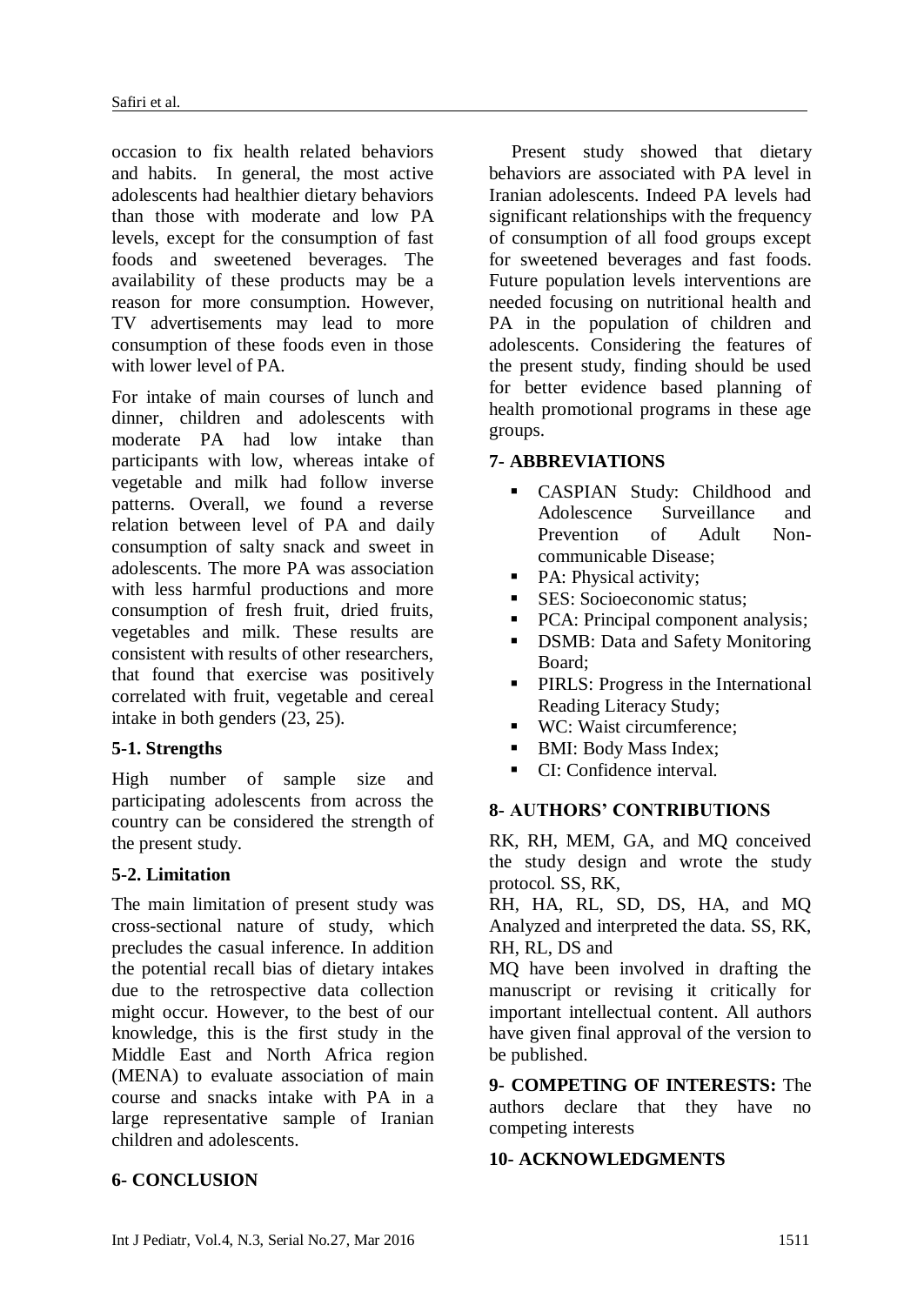This nationwide survey was conducted in Iran with corporation of the Ministry of Health and Medical education, Ministry of Education and Training, Child Health Promotion Research Center, Isfahan University of Medical Sciences, and Endocrinology and Metabolism Research Institute of Tehran University of Medical **Sciences** 

## **11-REFERENCES**

<span id="page-7-0"></span>1. Dietary Guidelines Advisory Committee. Report of the Dietary Guidelines Advisory Committee on the dietary guidelines for Americans, 2010, to the Secretary of Agriculture and the Secretary of Health and Human Services. Washington, DC: US Department of Agriculture, Agricultural Research Service; 2010.

<span id="page-7-1"></span>2. School health guidelines to promote healthy eating and physical activity. MMWR Recomm Rep 2011;60(RR-5):1-76.

<span id="page-7-2"></span>3. Duncan MJ, Al-Hazzaa HM, Al-Nakeeb Y, Al-Sobayel HI, Abahussain NA, Musaiger AO, et al. Anthropometric and lifestyle characteristics of active and inactive Saudi and British adolescents. Am J Hum Biol 2014; 26(5):635-42.

<span id="page-7-3"></span>4. Telama R. Tracking of physical activity from childhood to adulthood: a review. Obes Facts 2009;2(3):187-95.

<span id="page-7-4"></span>5. Kelishadi R, Ardalan G, Qorbani M, Ataie-Jafari A, Bahreynian M, Taslimi M, et al. Methodology and early findings of the fourth survey of childhood and adolescence surveillance and prevention of adult noncommunicable disease in Iran: The CASPIAN-IV study. International journal of preventive medicine 2013;4(12):1451.

<span id="page-7-5"></span>6. Sharma M, Wagner DI, Wilkerson J. Predicting childhood obesity prevention behaviors using social cognitive theory. Int Q Community Health Educ 2005- 2006;24(3):191-203.

<span id="page-7-6"></span>7. Corder K, van Sluijs EM, Steele RM, Stephen AM, Dunn V, Bamber D, et al. Breakfast consumption and physical activity in British adolescents. Br J Nutr 2011;105(2):316-21

<span id="page-7-16"></span>8. Ahadi Z, Qorbani M, Kelishadi R, Ardalan G, Motlagh ME, Asayesh H, et al. Association between breakfast intake with anthropometric measurements, blood pressure and food consumption behaviors among Iranian children and adolescents: the CASPIAN-IV study. Public Health 2015;129(6):740-47.

<span id="page-7-9"></span>9. Szajewska H, Ruszczynski M. Systematic review demonstrating that breakfast consumption influences body weight outcomes in children and adolescents in Europe. Crit Rev Food Sci Nutr 2010;50(2):113-19.

<span id="page-7-7"></span>10. Arora M, Nazar GP, Gupta VK, Perry CL, Reddy KS, Stigler MH. Association of breakfast intake with obesity, dietary and physical activity behavior among urban school-aged adolescents in Delhi, India: results of a cross-sectional study. BMC Public Health 2012;12:881.

<span id="page-7-8"></span>11. Hoyland A, Dye L, Lawton CL. A systematic review of the effect of breakfast on the cognitive performance of children and adolescents. Nutr Res Rev 2009;22(2):220-43.

<span id="page-7-10"></span>12. Rampersaud GC, Pereira MA, Girard BL, Adams J, Metzl JD. Breakfast habits, nutritional status, body weight, and academic performance in children and adolescents. J Am Diet Assoc 2005;105(5):743-60.

<span id="page-7-11"></span>13. Group WMGRS. WHO Child Growth Standards based on length/height, weight and age. Acta Paediatrica (Oslo, Norway: 1992) Supplement 2006;450:76.

<span id="page-7-12"></span>14. Lasserre AM, Viswanathan B, Bovet P. Global School-based Student Health Survey. 2008. Available at: http://www.who.int/chp/gshs/Seychelles\_GSH S 2008 short report.

<span id="page-7-13"></span>15. Kelishadi R, Majdzadeh R, Motlagh M-E, Heshmat R, Aminaee T, Ardalan G, et al. Development and evaluation of a questionnaire for assessment of determinants of weight disorders among children and adolescents: The Caspian-IV study. International journal of preventive medicine 2012;3(10):699.

<span id="page-7-14"></span>16. Drenowatz C, Carlson J, Pfeiffer K, Eisenmann J. Joint association of physical activity/screen time and diet on CVD risk factors in 10-year-old children. Frontiers of medicine 2012;6(4):428.

<span id="page-7-15"></span>17. Zahedi H, Kelishadi R, Heshmat R, Motlagh M, Ranjbar S, Ardalan G, et al. Association between junk food consumption and mental health in a national sample of Iranian children and adolescents: The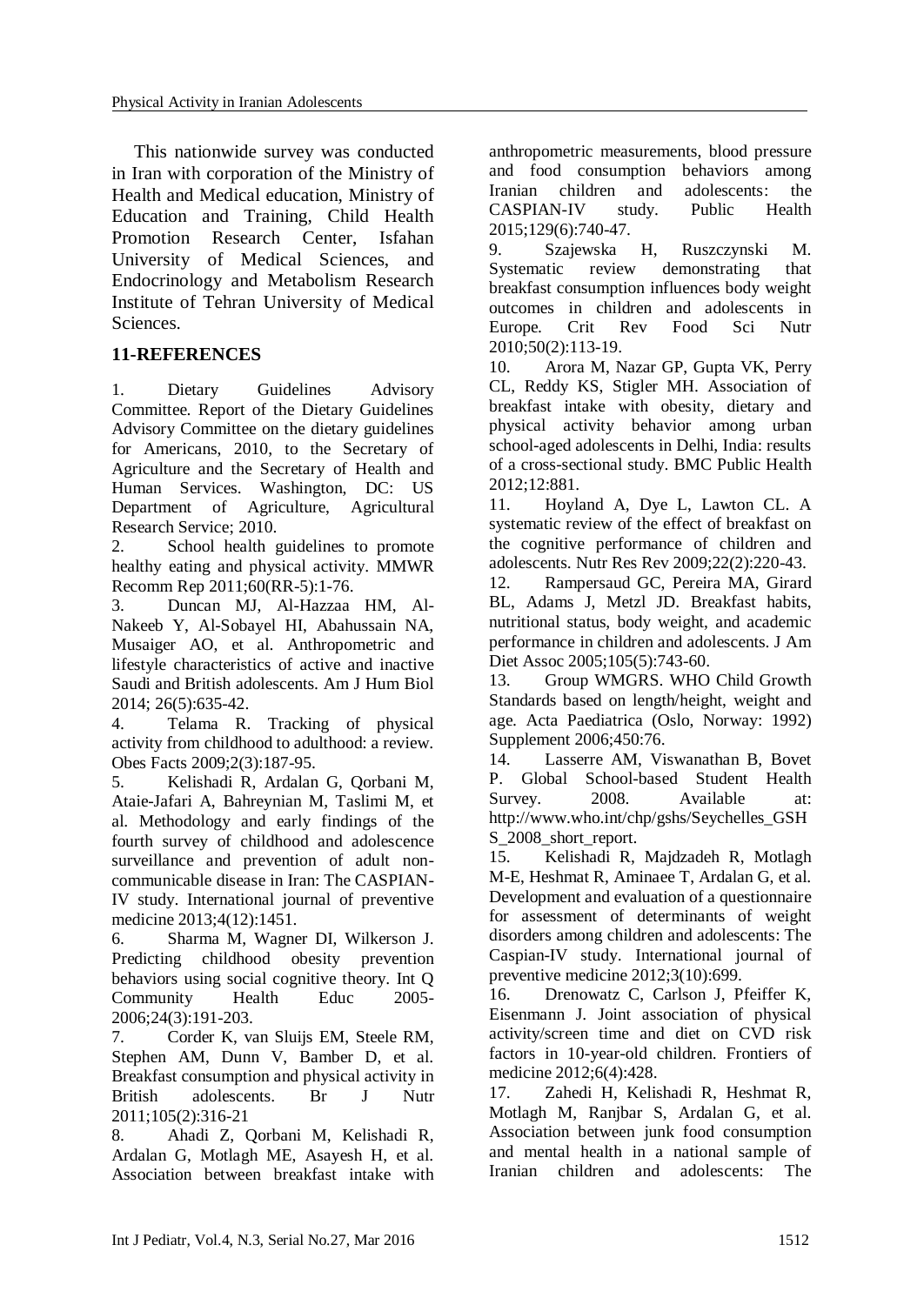CASPIAN-IV study. Nutrition (Burbank, Los Angeles County, Calif) 2014;30(11-12):1391.

<span id="page-8-0"></span>18. Caro DH, Cortés D. Measuring family socioeconomic status: An illustration using data from PIRLS 2006. 2012. Available at: http://www.ierinstitute.org/fileadmin/Docume nts/IERI\_Monograph/IERI\_Monograph\_Volu me 05 Chapter 1.

<span id="page-8-1"></span>19. Kelishadi R. Childhood overweight, obesity, and the metabolic syndrome in developing countries. Epidemiologic reviews 2007;29:62.

<span id="page-8-2"></span>20. Kelishadi R, Heshmat R, Motlagh ME, Majdzadeh R, Keramatian K, Qorbani M, et al. Methodology and early findings of the third survey of CASPIAN study: A national schoolbased surveillance of students' high risk behaviors. International journal of preventive medicine 2012;3(6):394.

<span id="page-8-3"></span>21. Salmon J, Campbell K, Crawford D. Television viewing habits associated with obesity risk factors: a survey of Melbourne schoolchildren. The Medical journal of Australia 2006;184(2):64.

<span id="page-8-4"></span>22. Pediatrics AAo. American Academy of Pediatrics: Children, adolescents, and television. Pediatrics 2001;107(2):423.

<span id="page-8-5"></span>23. Al-Hazzaa HM, Al-Sobayel HI, Abahussain NA, Qahwaji DM, Alahmadi MA,

Musaiger AO. Association of dietary habits with levels of physical activity and screen time among adolescents living in Saudi Arabia. J Hum Nutr Diet 2014 Apr;27 Suppl 2:204-13.

<span id="page-8-6"></span>24. Shokrvash B, Majlessi F, Montazeri A, Nedjat S, Rahimi A, Djazayeri A, et al. Correlates of physical activity in adolescence: a study from a developing country. Glob Health Action 2013; 6:20327.

<span id="page-8-7"></span>25. Al-Hazzaa HM, Abahussain NA, Al-Sobayel HI, Qahwaji DM, Musaiger AO. Physical activity, sedentary behaviors and dietary habits among Saudi adolescents relative to age, gender and region. Int J Behav Nutr Phys Act 2011;8:140.

<span id="page-8-8"></span>26. Klesges RC, Harmon-Clayton K, Ward KD, Kaufman EM, Haddock CK, Talcott GW, et al. Predictors of milk consumption in a population of 17- to 35-yearold military personnel. J Am Diet Assoc 1999;99(7):821-6; quiz 827-8.

<span id="page-8-9"></span>27. Motlagh M, Kelishadi R, Amirkhani M, Ziaoddini H, Dashti M, Aminaee T, et al. Double burden of nutritional disorders in young Iranian children: findings of a nationwide screening survey. Public health nutrition 2011;14(4):605.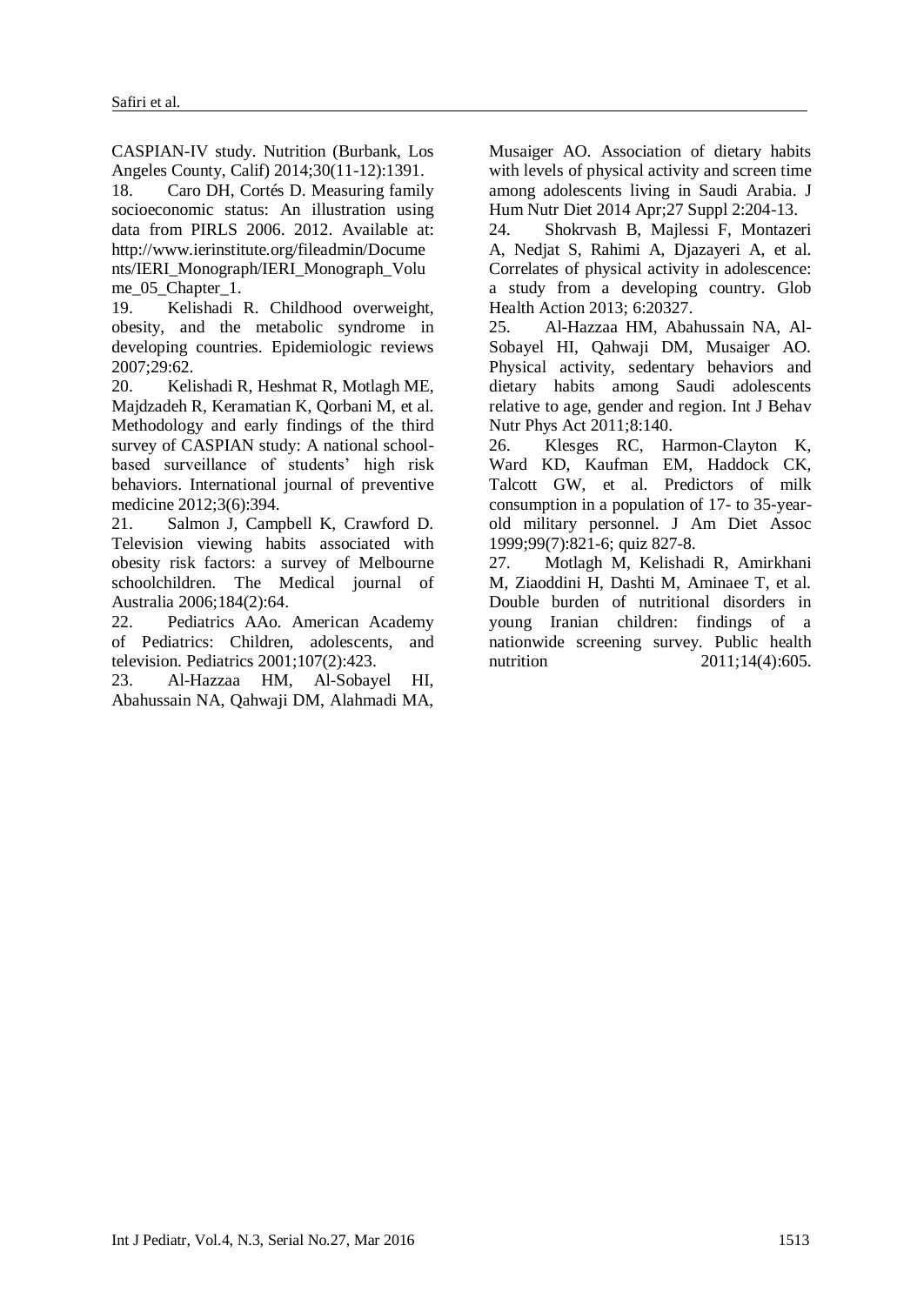#### Physical Activity in Iranian Adolescents

|                        | Physical Activity Mean(SD) |               |               |          |  |
|------------------------|----------------------------|---------------|---------------|----------|--|
| Variables              | Low                        | Moderate      | High          | P- value |  |
|                        |                            |               |               |          |  |
| Height (cm)            | 150.16(17.95)              | 146.14(17.68) | 144.51(18.29) | 0.001    |  |
| Weight (Kg)            | 45.46 (17.64)              | 41.49(16.51)  | 40.10(16.60)  | 0.001    |  |
| BMI $(Kg/m^2)$         | 19.42(4.54)                | 18.67(4.33)   | 18.41(4.28)   | 0.001    |  |
| $WC$ (cm)              | 68.34(12.23)               | 66.55(11.93)  | 66.19(11.55)  | 0.001    |  |
| Age categories (years) |                            |               |               |          |  |
| $6 - 10$               | 1180(27.5)                 | 1623(37.82)   | 1488(34.68)   |          |  |
| $10 - 14$              | 1431(30.84)                | 1794 (38.66)  | 1415 (30.5)   | 0.001    |  |
| $14 - 18$              | 1942(43.96)                | 1493(33.79)   | 983(22.25)    |          |  |
| Gender                 |                            |               |               |          |  |
| Boy                    | 1945 (28.75)               | 2410(35.62)   | 2410(35.62)   | 0.001    |  |
| Girl                   | 2608(39.61)                | 2500(37.97)   | 1476(22.42)   |          |  |
| Living area            |                            |               |               |          |  |
| Urban                  | 3519(34.87)                | 3683 (36.5)   | 2889(28.63)   | 0.147    |  |
| Rural                  | 1034(31.74)                | 1227(37.66)   | 997(30.6)     |          |  |
| Screen time            |                            |               |               |          |  |
| $\leq$ 2 h/day         | 3658(33.75)                | 4072(37.57)   | 4072(28.67)   | 0.003    |  |
| >2h/day                | 883(35.65)                 | 828(33.43)    | 766 (30.92)   |          |  |
| Weight status          |                            |               |               |          |  |
| Underweight            | 519(32.44)                 | 610(38.13)    | 471(29.44)    |          |  |
| Normal                 | 2983(34.06)                | 3205(36.6)    | 2570(29.34)   | 0.667    |  |
| Overweight             | 434(34.15)                 | 483(38.00)    | 354(27.85)    |          |  |
| Obese                  | 551(35.23)                 | 567(36.25)    | 446(28.52)    |          |  |
| Abdominal obesity      |                            |               |               |          |  |
| No                     | 3610(33.70)                | 3990(37.24)   | 3113(29.60)   | 0.220    |  |
| Yes                    | 891(35.29)                 | 890(35.25)    | 744(29.47)    |          |  |
| <b>SES</b>             |                            |               |               |          |  |
| Low                    | 1424(34.68)                | 1584 (38.58)  | 1098(26.74)   |          |  |
| Intermediate           | 1342(33.09)                | 1470(36.24)   | 1244(30.67)   | 0.014    |  |
| High                   | 1436(34.89)                | 1468(35.67)   | 1212(29.45)   |          |  |
|                        |                            |               |               |          |  |

#### Table 1: Characteristics of participants according to the PA categories: the CASPIAN-IV study

BMI: Body Mass Index; WC: Waist Circumference; WHR: Waist Height ratio; SBP: Systolic blood pressure; DBP: Diastolic blood pressure; SES: Socioeconomic status. 1 Mean $\pm$  95%CI, 2 N (%). P<0.05 is significant.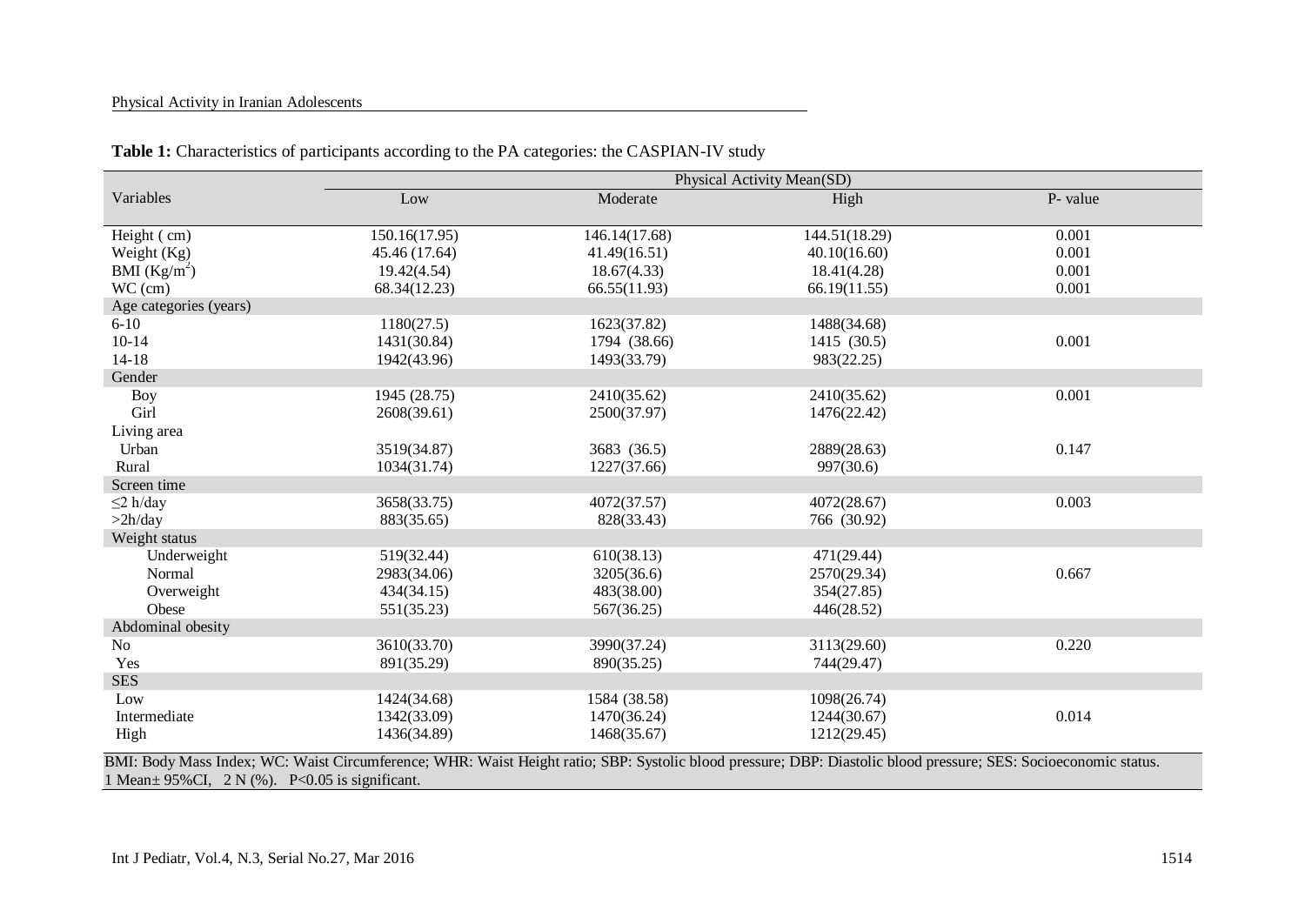#### Safiri et al.

| High<br>P-value      |
|----------------------|
|                      |
|                      |
|                      |
| 951(64.43)<br>0.043  |
| 525(35.47)           |
|                      |
| 0.102<br>1285(22.68) |
| 189(20.48)           |
|                      |
| 0.734<br>1219(22.49) |
| 257(22.19)           |
|                      |
| 1447(22.51)<br>0.527 |
| 27(18.85)            |
|                      |
| 546(20.11)<br>0.001  |
| 909(24.17)           |
|                      |
| 0.051<br>1025(21.88) |
| 335(25.49)           |
|                      |
| 0.011<br>870(21.18)  |
| 601(24.48)           |
|                      |
| 702(18.85)<br>0.001  |
| 772(27.27)           |
|                      |
| 1006(23.84)<br>0.001 |
| 470(19.91)           |
|                      |
| 0.001<br>1372(23.20) |
| 95(15.75)            |
|                      |
| 0.001<br>1307(22.93) |
| 163(18.95)           |
|                      |

**Table 2:** Frequency of snack and meal consumption according to PA and gender: the CASPIAN-IV study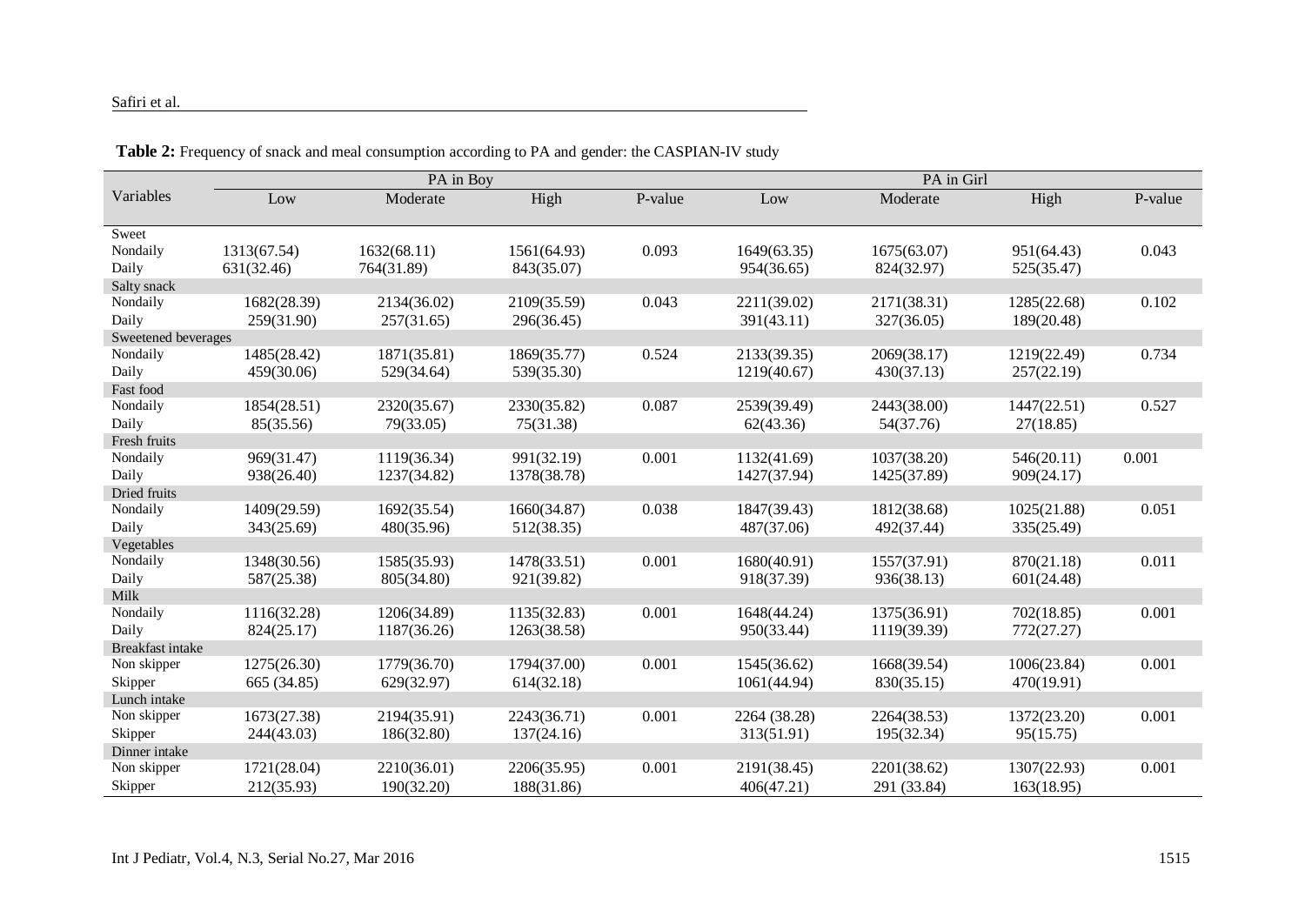| Variables                            | Physical Activity      |                         |                     |  |
|--------------------------------------|------------------------|-------------------------|---------------------|--|
|                                      | Low<br>Reference group | Moderate<br>OR (95% CI) | High<br>OR (95% CI) |  |
| Sweet (daily/nondaily)               |                        |                         |                     |  |
| Model $I1$                           | $\mathbf{1}$           | $0.89(0.81-0.98)$ *     | $1.01(0.91 - 1.13)$ |  |
| Model $II^2$                         |                        | $0.90(0.81-0.99)$ *     | $1.00(0.89-1.12)$   |  |
| Model $III3$                         | $\mathbf{1}$           | $0.89(0.81 - 0.99)*$    | $0.99(.88-1.11)$    |  |
| Salty snack (daily/nondaily)         |                        |                         |                     |  |
| Model I                              | 1                      | $0.81(0.71-0.92)$ *     | $0.85(0.74-0.98)*$  |  |
| Model II                             |                        | $0.82(0.72-0.95)$ *     | $0.89(0.76-1.04)$   |  |
| Model III                            |                        | $0.82(0.71-0.94)$ *     | $0.89(0.76-1.04)$   |  |
| Sweetened beverages (daily/nondaily) |                        |                         |                     |  |
| Model I                              | 1                      | $0.94(0.84-1.05)$       | $1.00(0.88-1.13)$   |  |
| Model II                             |                        | $0.97(0.86 - 1.09)$     | $0.99(0.87-1.12)$   |  |
| Model III                            |                        | $0.97(0.86 - 1.09)$     | $0.99(0.87-1.13)$   |  |
| Fast food (daily/nondaily)           |                        |                         |                     |  |
| Model I                              |                        | $0.83(0.65 - 1.06)$     | $0.80(0.60-1.07)$   |  |
| Model II                             |                        | $0.89(0.69-1.15)$       | $0.79(0.58-1.08)$   |  |
| Model III                            | 1                      | $0.87(0.68-1.13)$       | $0.78(0.57-1.06)$   |  |
| Fresh fruits (daily/nondaily)        |                        |                         |                     |  |
| Model I                              |                        | $1.09(0.99-1.20)$       | $1.32(1.1-1.47)$ *  |  |
| Model II                             |                        | $1.09(0.99-1.21)$       | $1.34(1.20-1.51)$ * |  |
| Model III                            |                        | $1.09(0.99-1.21)$       | $1.35(1.20-1.52)$ * |  |
| Dried fruits(daily/nondaily)         |                        |                         |                     |  |
| Model I                              |                        | $1.08(0.96 - 1.22)$     | $1.23(1.08-1.41)^*$ |  |
| Model II                             |                        | $1.07(0.94 - 1.21)$     | $1.20(1.05-1.38)$ * |  |

**Table 3:** Association of snack and meal consumption and PA in Multinominal logistic regression model: the CASPIAN-IV study